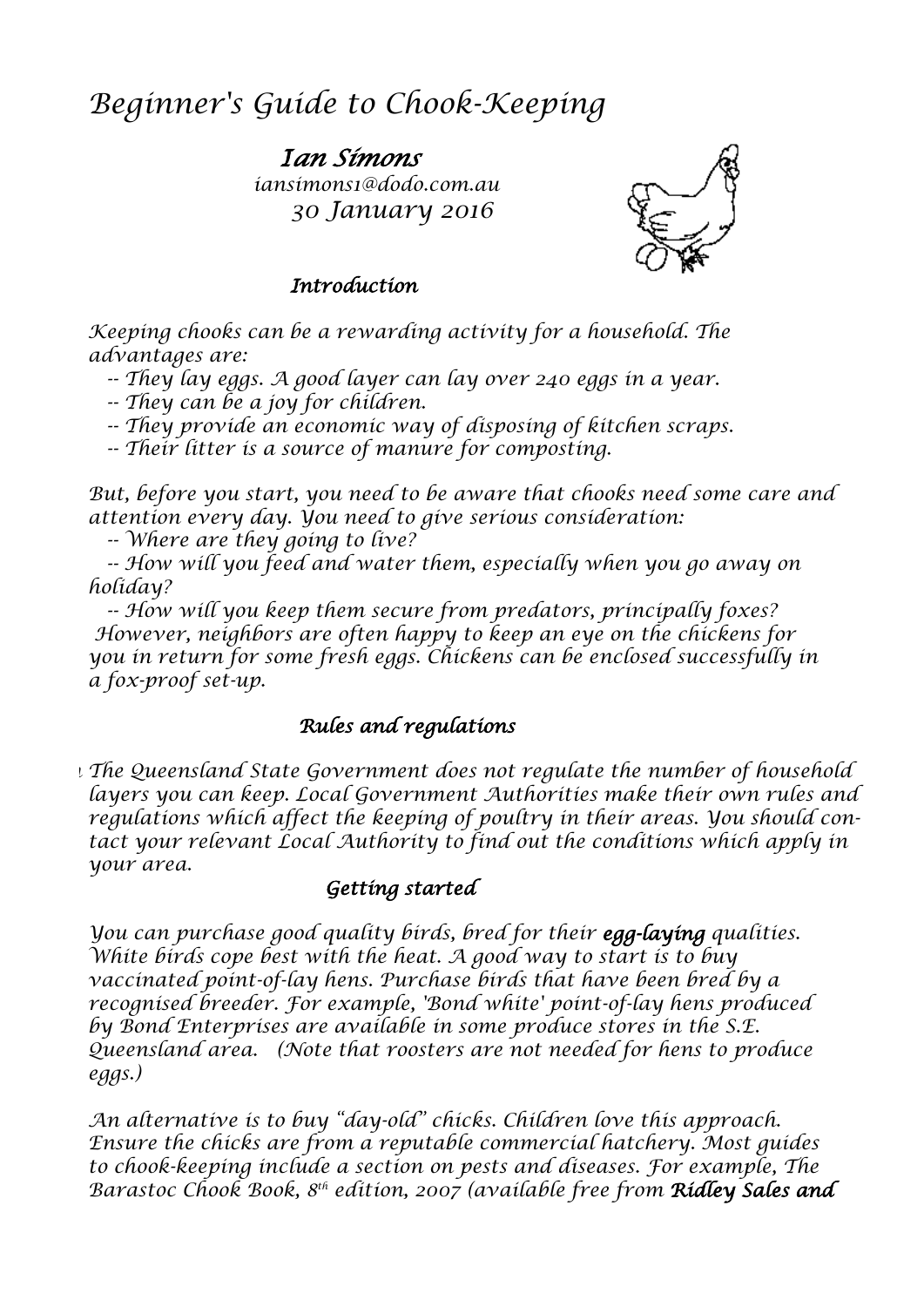*Support, 1300 666657 or from your local Barastoc feed stockist) has a useful section on the main pests and diseases.*

*If you ever had a pest like stickfast-flea, or a disease like Marek's disease, you would realize that the best way of handling pests and diseases is to*  avoid them in the first place. You have a golden opportunity when getting *started to avoid most pests and diseases. Firstly buy healthy vaccinated stock, and thence make it your objective to maintain a productive and healthy flock. With proper management, the incidence of pests and diseases can be minimized.*

#### *The Chook house/coop*

*A chook coop is probably the most expensive item you will need. A welldesigned and built coop will protect the birds from heat, cold and rain. Good ventilation is also important. You can build your own coop. A good design for 10 laying hens is given at the NSW DPI website: Primefact 603 November 2007 --*

*[http://www.dpi.nsw.gov.au/\\_\\_data/assets/pdf\\_file/0003/195402/small](http://www.dpi.nsw.gov.au/__data/assets/pdf_file/0003/195402/small-scale-poultry-housing-layers.pdf)[scale-poultry-housing-layers.pdf](http://www.dpi.nsw.gov.au/__data/assets/pdf_file/0003/195402/small-scale-poultry-housing-layers.pdf)*



#### **Cross section**

*This design of poultry house has the advantages: -- It is vermin-proof. It excludes foxes, rats, mice and sparrows. -- It allows for the floor to have a deep-litter system.*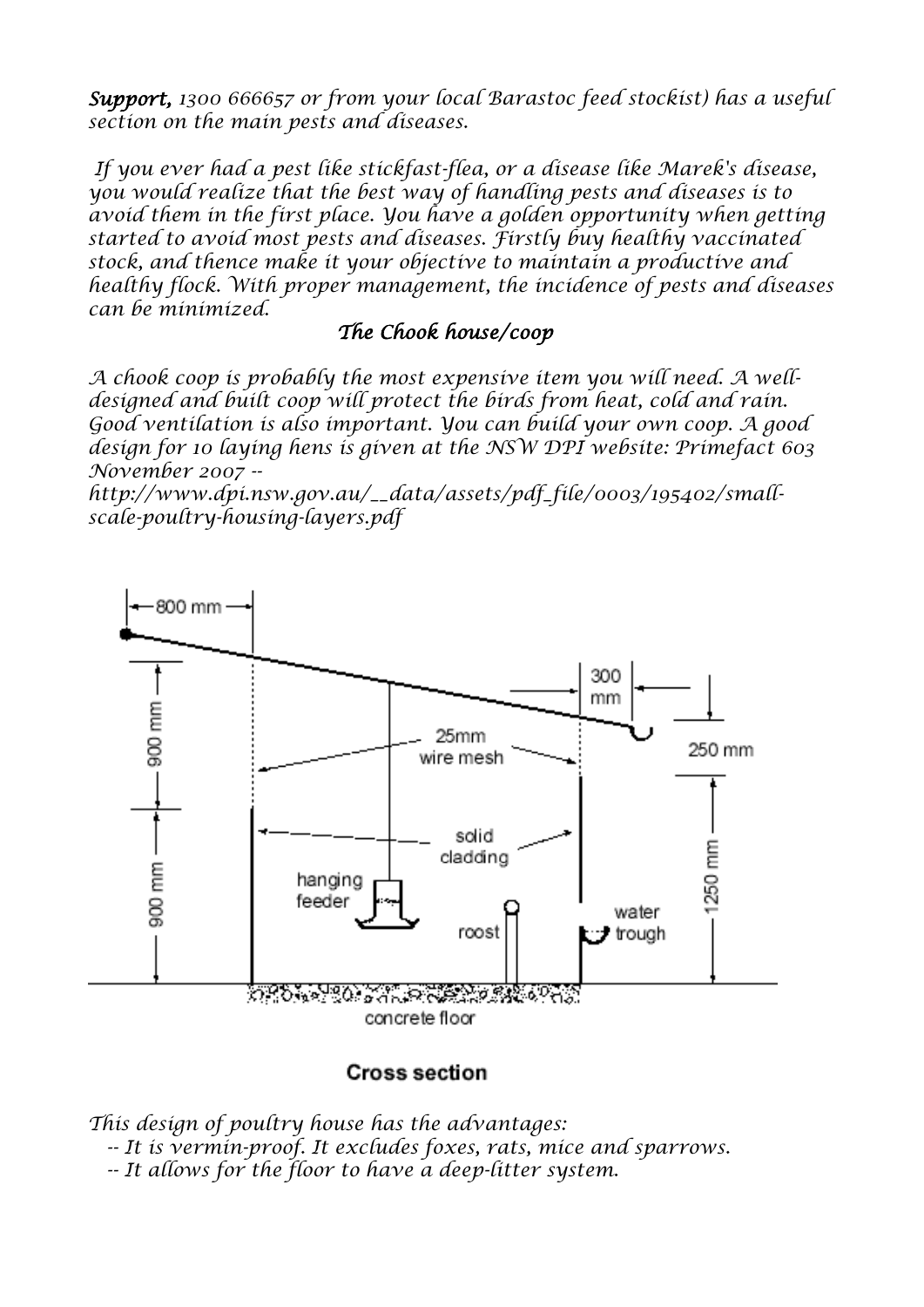*Alternatively, you can buy ready-made coops. There is a big range. If you do an internet search "chicken coops for sale", limiting the search to "pages from Australia", you get over 11,000 hits.*

*Also, you can look at the latest issue of Australasian Poultry to get ideas.*

*I bought a zincalume garden shed kit and suitably modified it.* 

*Perches should be made from 75mm × 50mm smooth timber. One of the 50mm edges faces upwards, and is rounded at the corners to make it comfortable for the chooks' feet. Perches should be fixed 500 mm above the floor.*

*Nest boxes should be as dark as possible. Simply use redundant lawnmower catchers, or the boxes can easily be made from cut-down 20l liquid containers. Screw the boxes onto a firm frame of some description. I bought my two frames from op shops: an industrial trolley, and a retail display unit. Nest material can be strip-shredded paper.* 

## *Deep-litter system*

*Deep-litter is an excellent labor-saving system. It provides ideal conditions for poultry when properly managed. A 150 mm layer of wood shavings is placed on the floor of the shed. (Do not use treated pine shavings. Chromium bromide, used to protect the pine can poison birds.)*

*Keep the litter at 150 mm by topping-up with fresh material when necessary. You can do this topping-up by sprinkling confetti-shredded paper. Over time, the scratching birds and their droppings cause the litter to break down into a compost-like material.*

*The litter must remain dry at all times. Any that becomes wet or caked must be removed. The old litter should be cleaned out at the end of each year. It makes an excellent garden fertilizer after composting.*

# *The Chook run.*

*Healthy, happy chickens need a chook run – a fenced area surrounding the chook coop. It is a good idea to have a large run. This gives you the opportunity to grow perennial plants in the run. Properly selected plants will yield fruits, seeds and foliage that can supplement the chooks' diet.*

*To prevent chooks flying out of the run, it should be fenced with* 1*.8 m high chicken mesh. If a particular bird still flies out, clip one of its wings. A lightweight chicken-meshed gate should also be included in the fence arrangement.*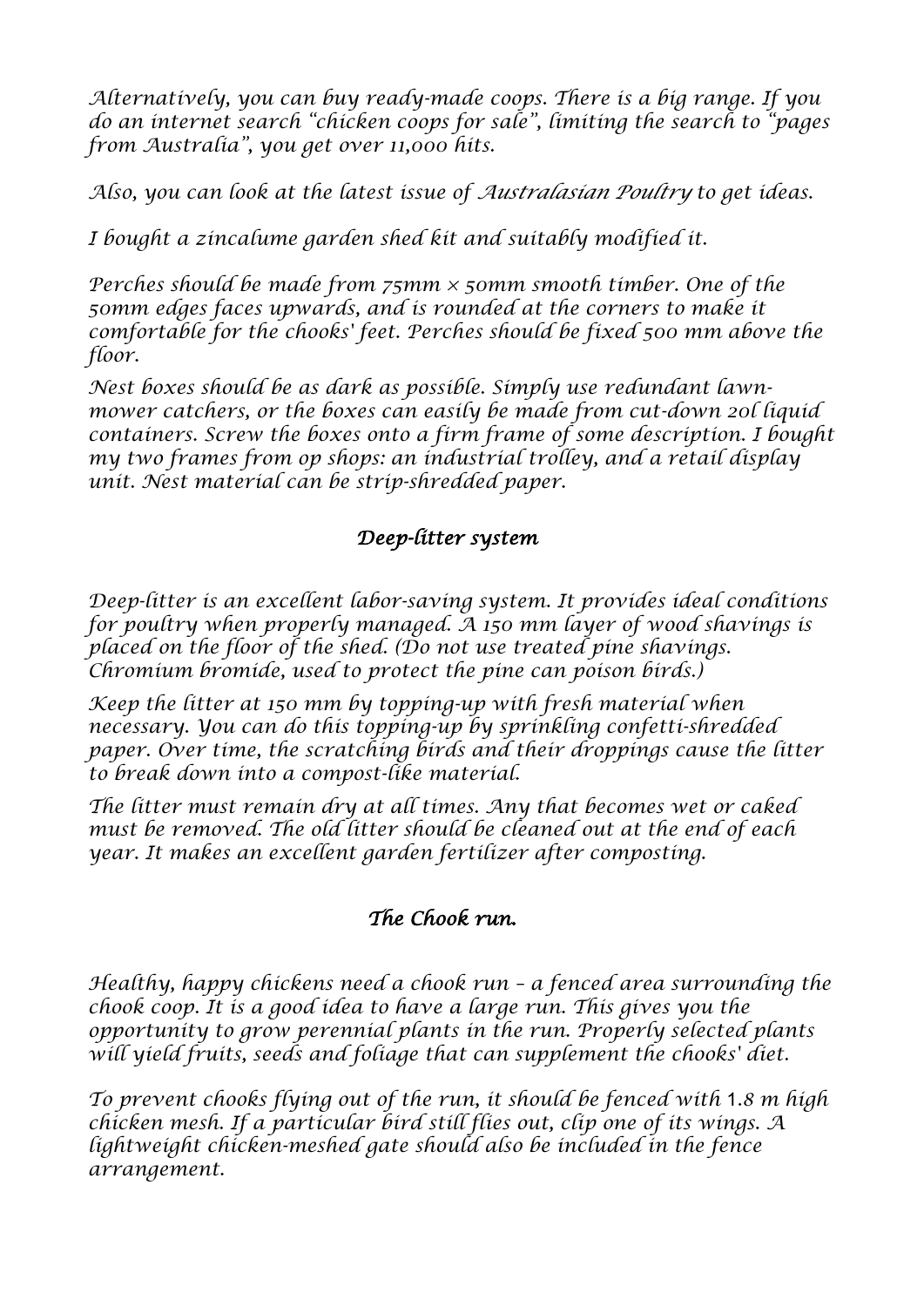*You may choose to increase the security of the chook run by enclosing the top with chicken mesh. This will*

- *-- discourage wild birds from eating the chooks' food*
- *-- stop crows stealing eggs*
- *-- prevent foxes killing your birds.*

*As an additional measure, you could think of burying the wire netting at*  least 20cm into the ground to stop foxes and stray dogs from digging under *the fence.*

# *Feeding chooks*

*The best feed for backyard chooks is commercial layer pellets. These provide a well-balanced diet. (Contrary to popular belief, they do not contain antibiotics or hormones.) The chooks should have full-time access to them. They are available from produce stores in S.E. Queensland.*

*There is a variety of feed pellet dispensers available for sale. Plastic hoppers like the one shown here are fine.*



*This one can be hung up above the floor to stop the chooks fouling it. It has little plastic bars around the feeding ring to stop the birds from scratching/billing out feed onto the floor. There is very little waste from one of these hoppers. Unfortunately, models like this one only last a few years, but have the advantage that you can see the feed level easily.*

# *Foraging and kitchen scraps*

*To reduce your expenditure on feed pellets, you can supplement the birds' diet by*

 *-- encouraging them to forage for their own feed whenever possible -- feeding them kitchen scraps/lawn clippings, etc.*

*You may be able to grow feed-supplying perennial plants in your chook pen. This includes many wattles. Try a mulberry tree - also great shade. Note that some chook food trees are big, such as Hill's fig (Ficus hillii). Smaller perennials include Dwarf koa (Desmanthus virgatus) -- a small shrub. The species named in this paragraph are generally very productive once they are established.*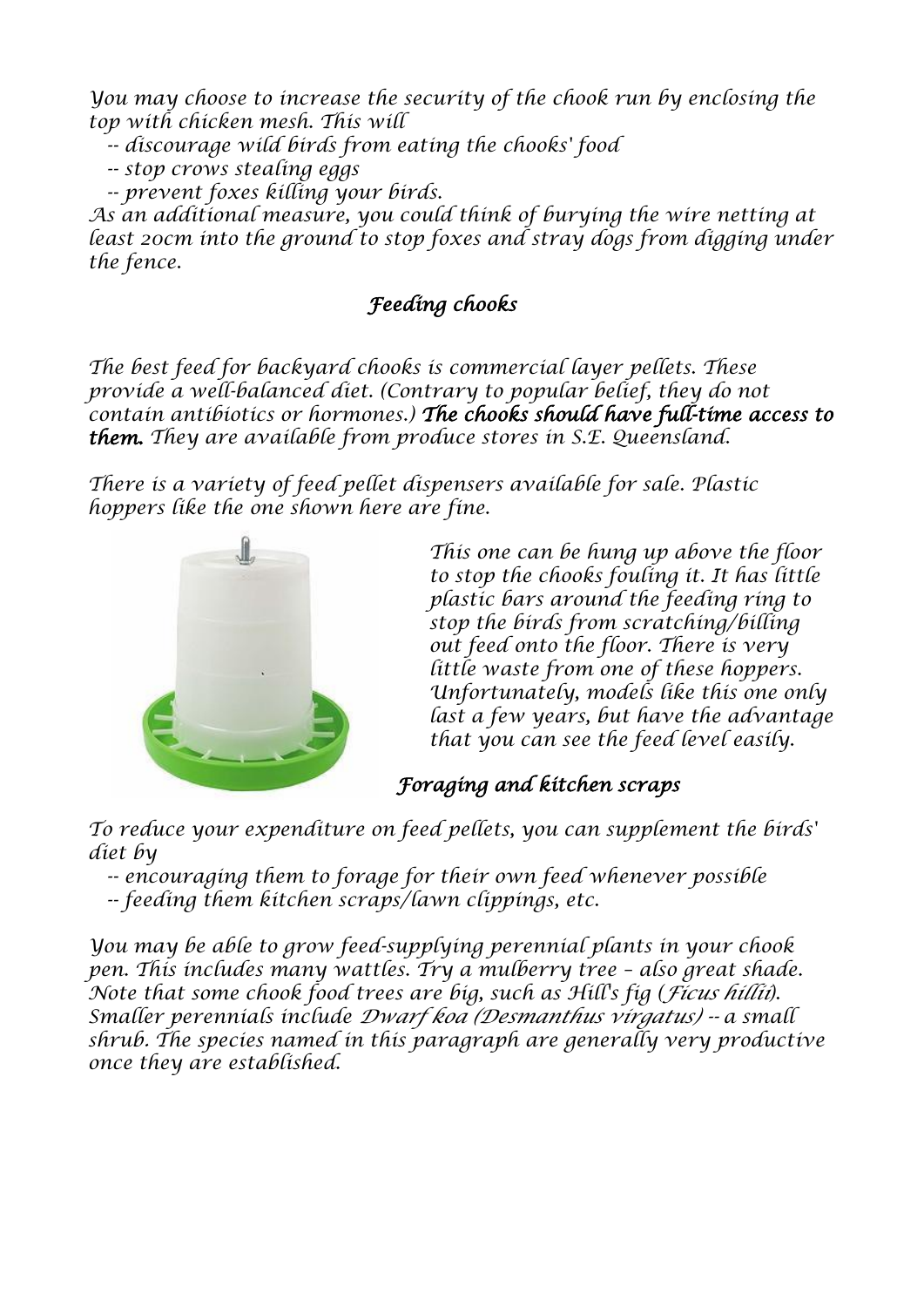

*As a guide as to what scraps you can put out for the chooks: a rule of thumb: if we can eat it, they can eat it. Fresh scraps are best. (The Chook Book goes further "Care should be taken to avoid ... mouldy or 'off' feed such as old damp stored grain or mouldy bread. These may contain toxins ...".) Feed the scraps in a flat-bottomed dish. At the end of each day, collect ay uneaten scraps and dispose of them as you would normally dispose of any unwanted scraps. (Mine go into the worm farm.)* 

*In the context of this supplementary feed (forage and scraps), it is important that at all times, the chooks have access to the layer-pellets. (Numerous studies have shown that chooks, if offered a choice of feed, have the ability to select between various ingredients in accordance with their*  individual needs. In other words, it is up to you to provide them with that *choice, by providing backup layer pellets. Do this, and you will not have too much worry about by giving them supplementary feed which might do them harm. The chooks will simply leave the harmful feed alone.)*

# *Feeding calcium for egg-shells*

*You need to ensure that you provide your chooks with the calcium (Ca) they need to lay eggs with strong shells. Layer pellets manufactured by two of the main supplying companies in S.E. Queensland have Ca at levels*

 *-- Riverina red label layer pellets, minimum Ca=3.5%. (The actual level of calcium can be typically from 3.5 to 4.5%.)*

 *-- Barastoc golden yolk layer pellets, minimum Ca = 3.8%. These levels are sufficient to provide for your chooks' needs if they are fed pellets alone. However, when other sources of feed form a significant*  portion of the birds' diet, additional Ca must be supplied to them in the *form of shell-grit or hard marble chips.*

### *Crusher dust/grit*